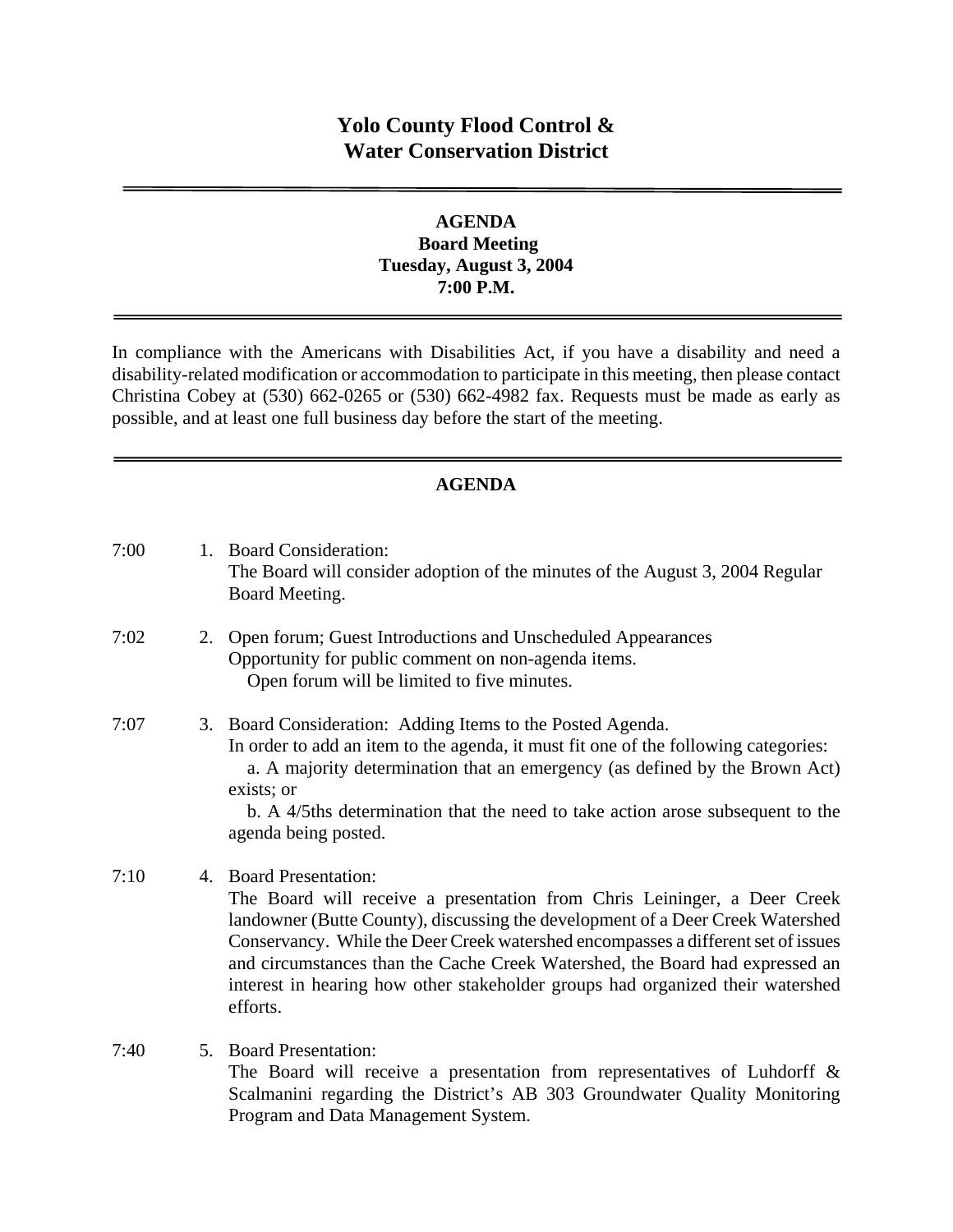| 8:20  | 6. Board Consideration:<br>The Board will consider authorizing the General Manager to enter into two separate<br>agreements with Wi-Fi Matrix.<br>a) To install high-speed wireless network in furtherance of implementing a<br>District-wide telemetry network.<br>b) A royalty agreement to allow Wi-Fi Matrix to utilize the District's wireless<br>network to provide broadband internet service. |
|-------|-------------------------------------------------------------------------------------------------------------------------------------------------------------------------------------------------------------------------------------------------------------------------------------------------------------------------------------------------------------------------------------------------------|
| 8:45  | 7. Board Consideration: Biennial Review of the Conflict of Interest Code. The Board<br>will consider changes to the determination form.                                                                                                                                                                                                                                                               |
| 8:50  | 8. Board Presentation:<br>The Board will receive a status report on the University Ditch Emergency Repair<br>Project.                                                                                                                                                                                                                                                                                 |
| 9:10  | 9. Directors' Reports:<br>Each member of the Board will have the opportunity to report on meetings and<br>conferences attended during the prior month on behalf of the District.                                                                                                                                                                                                                      |
| 9:20  | 10. Wild & Scenic Ad Hoc Subcommittee Report:<br>The Wild & Scenic Ad Hoc Subcommittee will report on any activities related to<br>potential Wild & Scenic Legislation.                                                                                                                                                                                                                               |
| 9:25  | 11. General Manager's Report:<br>The Board will receive a report from the General Manager regarding current<br>general activities and projects of the District.                                                                                                                                                                                                                                       |
| 9:30  | 12. Operations and Maintenance Report:<br>The Board will receive a status report on the previous month's operation and<br>maintenance activities.                                                                                                                                                                                                                                                     |
| 9:40  | 13. General Discussion:<br>Opportunity for Board members to ask questions for clarification, provide<br>information to staff, request staff to report back on a matter, or direct staff to<br>place a matter on a subsequent agenda.                                                                                                                                                                  |
| 9:45  | 14. Board Consideration:<br>The Board will consider the approval and the payments of bills.                                                                                                                                                                                                                                                                                                           |
| 9:50  | 15 Closed Session:<br>The Board will confer with legal Counsel under:                                                                                                                                                                                                                                                                                                                                 |
|       | Brown Act Section 54956.9(b) significant exposure to litigation involving<br>(three) potential cases.                                                                                                                                                                                                                                                                                                 |
| 10:30 | 16. Adjourn                                                                                                                                                                                                                                                                                                                                                                                           |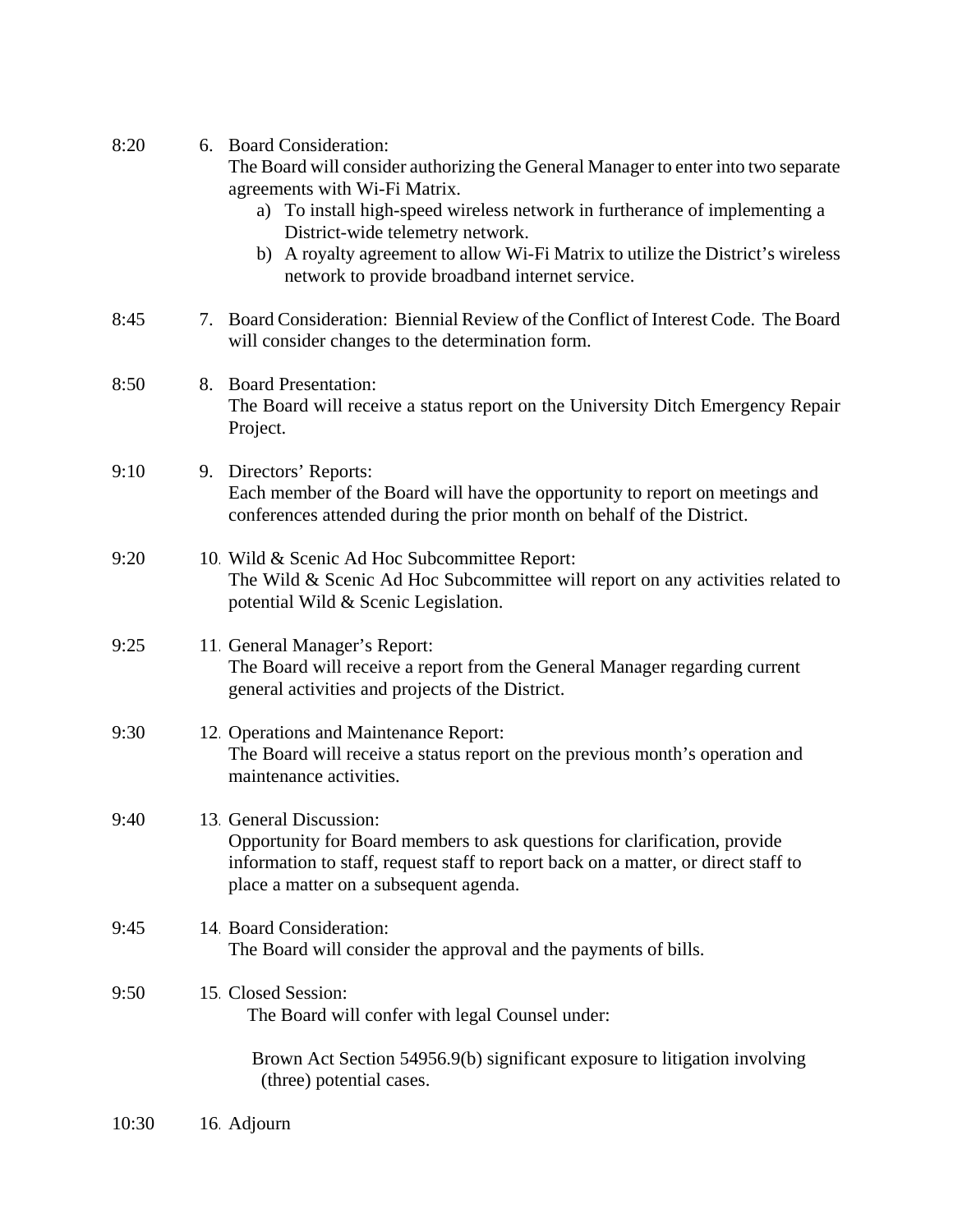The public may address the Board concerning an agenda item either before or during the Board's consideration of that agenda item. Public comment on items within the Board's jurisdiction is welcome, subject to reasonable time limits for each speaker. Upon request, agenda items may be moved up to accommodate those in attendance wishing to address that item. Times listed for consideration of agenda items are approximate only. The Board may consider any agenda item at any time during the Board meeting.

I declare that the foregoing agenda was posted at the office of the Yolo County Flood Control and Water Conservation District, 34274 State Highway 16, Woodland, CA on July 29, 2004.

By: \_\_\_\_\_\_\_\_\_\_\_\_\_\_\_\_\_\_\_\_\_\_\_\_\_\_\_\_\_

Christina Cobey, Administrative Assistant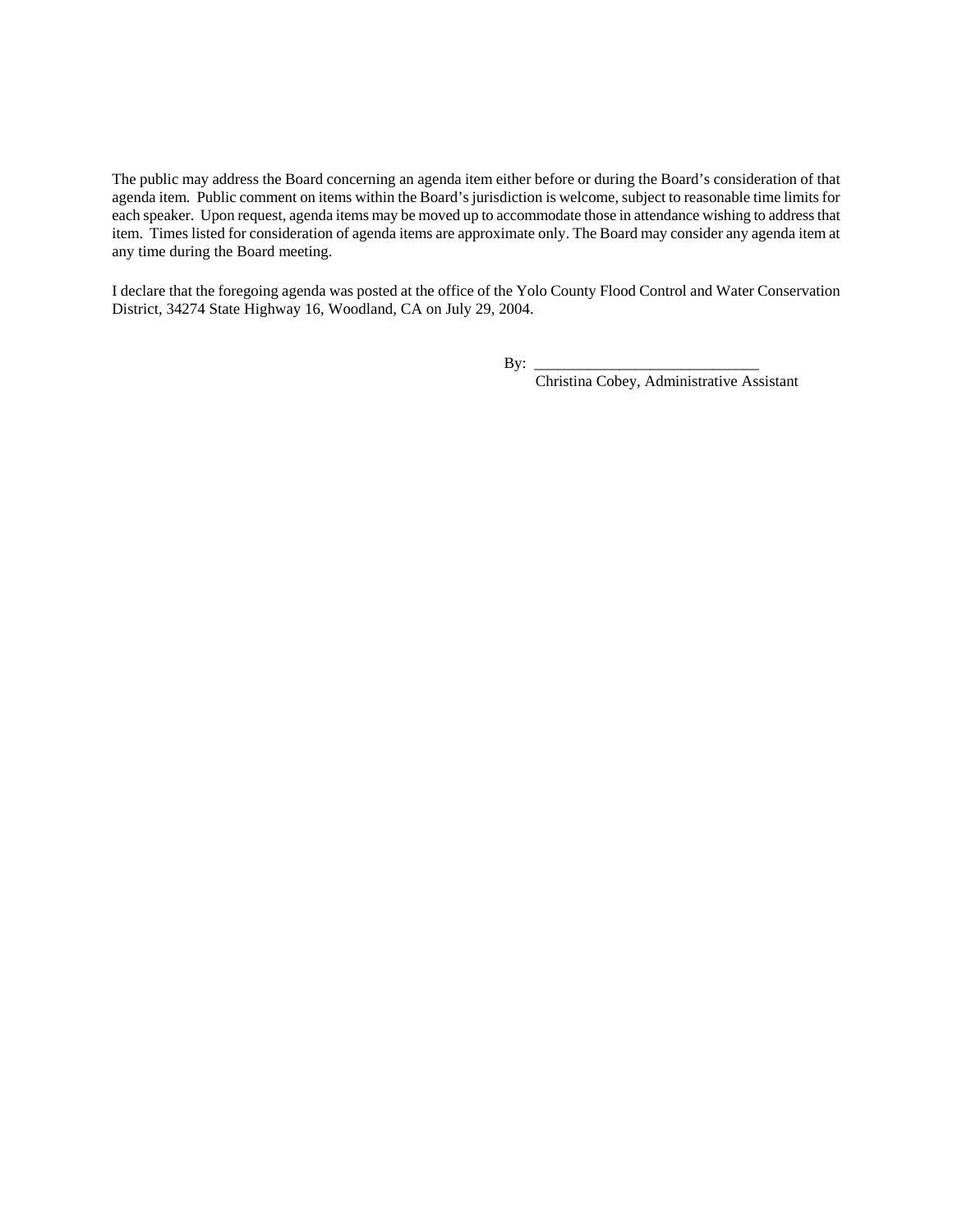#### REGULAR BOARD MEETING MINUTES August 3, 2004

The regular August meeting of the Board of Directors of the Yolo County Flood Control and Water Conservation District was held at 7:00 p.m. on August 3, 2004 at its regular place of business, 34274 State Highway 16, Woodland, California. Chairman Vink convened the meeting with Directors Brice, Eoff, Scheuring and Rominger present. Also in attendance were:

District Staff and Consultants Tim O'Halloran, General Manager Christy Barton, Assistant General Manager Mike Horgan, District Engineer Ryan Bezzera, Legal Counsel Gary Sandy, Gary Sandy Communications

#### **Members of the Public**

Jan Lowrey, Cache Creek Conservancy Lynnel Pollock, Yolo County Supervisor Duane Chamberlain, District Water User Vicki Kretsinger, Luhdorff & Scalmanini Debbie Cannon, Luhdorff & Scalmanini Spencer Defty, Diamond D Lance Cason, WiFi Matrix Chris Leininger, Deer Creek Watershed Michael Lamb, WiFi Matrix

#### **MINUTES**

**M/S/C** approved the minutes of the July 6, 2004 Regular Board meeting as mailed.

#### **OPEN FORUM**

Lynnel Pollock invited all present to the Capay Open Space Park dedication on Tuesday, August 10, 2004 at 9:30 a.m. at County Road 85 and Cache Creek.

#### **DEER CREEK WATERSHED**

Chris Leininger, a Deer Creek landowner in Tehama County, discussed the development of the Deer Creek Watershed Plan. The 290 square mile watershed is primarily privately owned. Deer Creek has salmon and steelhead fish and its water rights are fully adjudicated. Ms. Leininger stated that the Watershed Management Plan was developed as a better alternative to efforts to designate the creek as Wild and Scenic. Major efforts were required to bring landowners, government agencies, elected officials, and environmental interest together, research existing information, develop data, refute misconceptions, address concerns, build trust and complete a Memorandum of Understanding. A common purpose of the stakeholders was to prohibit dams and water impoundments on the creek.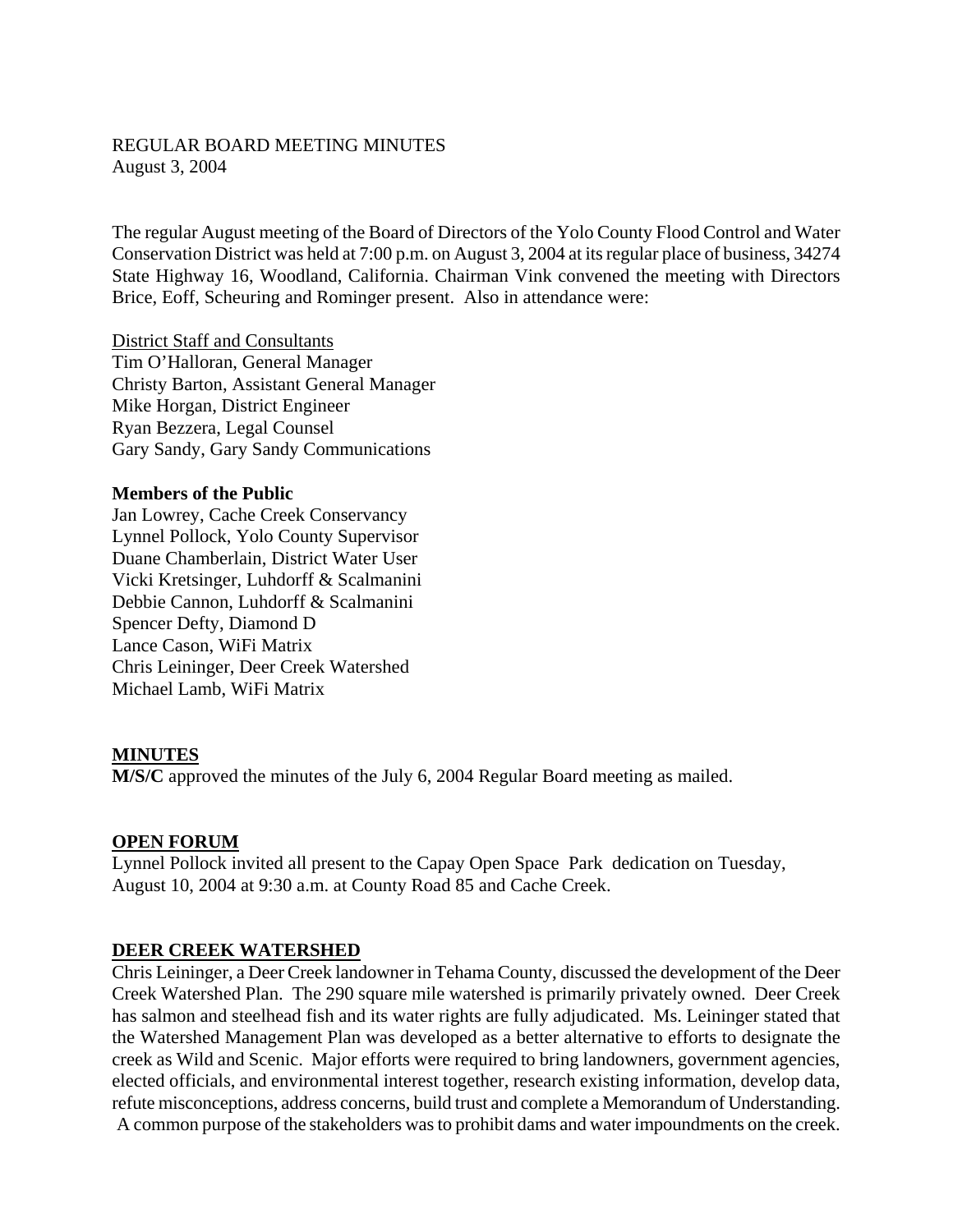Education and outreach was the most critical element of the plan process.

The plan was based upon U.S. Forest Service documents and cost \$250,000. Funding came from various government agencies and local sources.

# **AB 303 GROUNDWATER QUALITY PROGRAM**

Vicki Kretsinger of Luhdorff & Scalmanini provided a detailed summary of AB 303 Groundwater Monitoring Program and Data Management System Report. The report was finalized in July 2004, submitted to the State Department of Water Resources and distributed to project stakeholders. It formalized a long recognized need for a county-wide groundwater quality monitoring program and centralized data acquisition and management system.

Report development encompassed public participation, well owner cooperation, existing data analysis, designation of the project area, groundwater sub basins and aquifer zones, water levels and quality program creation, data base construction, and baseline groundwater quality sampling. State legislation was reviewed and applicable components were incorporated. Some noted benefits of the project included creation of a data repository, identification of data gaps, assessment of groundwater quality trends, clarification of sub basin areas and expansion of the Capay Valley groundwater level monitoring network.

The Report also provides findings and recommendations which identify beneficial information derived from the analyses performed and provides guidance for further actions to improve and enhance the groundwater monitoring and data program. The continuation of program activities is crucial to the creation of long term benefits.

### **WI-FI AGREEMENT**

Mr. O'Halloran introduced a proposal for the District to enter into two separate agreements with Wi-Fi Matrix a telecommunications company from Roseville:

- 1) To install a high-speed wireless network in furtherance of implementing a District-wide telemetry network; and
- 2) A royalty agreement to allow Wi-Fi Matrix to utilize the District's wireless network to provide broadband internet service.

The former will provide the District with a district-wide communication system needed for improved water delivery management. Investigation of various options has led to the selection of a high speed wireless wide area network as the most effective and technically appropriate alternative and Wi-Fi Matrix as the vendor. Lance Cason, Chief Operations Officer of Wi-Fi Matrix, outlined and discussed the facilities and equipment needed to provide a backbone system connecting the District office, in phases, to Bald Mountain, Walker Ridge and the Capay Dam; Walker Ridge and Indian Valley; and Chapman Reservoir. The project schedule, work tasks, and costs per phase were also presented. Total installation will cost no more than \$135,000. Payments will be made following demonstration of successful operation of each phase. Maintenance expenses will be developed once final selection of equipment is completed.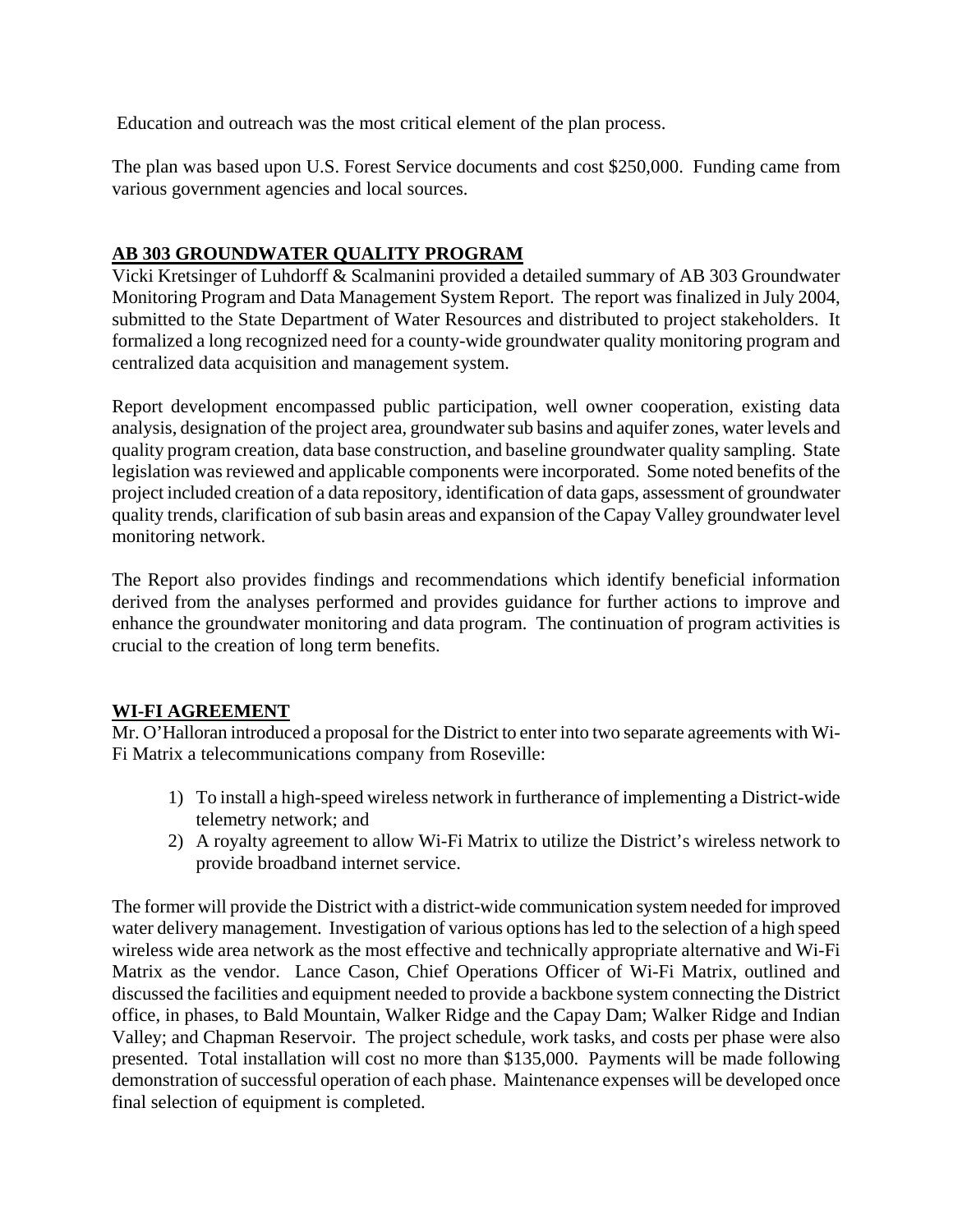The second agreement presents an opportunity to recoup the District's investment in the communications network over a prospective four year period, but is not required for execution of the former. Wi-Fi anticipates a significant demand for high speed internet service in the rural community. Mr. O'Halloran discussed the principles that are covered in this agreement:

- 1) Royalty arrangements; and
- 2) Separation between District and Wi-Fi Maxtrix responsibilities and interests; and
- 3) Facility ownership rights; and
- 4) District business information confidentiality.

Both Board and public discussion ensued regarding needs, service area, options, anticipated benefits and prospective short comings of both proposals. Mr. Schneider commented that he recognized the importance of the District's efforts to improve water use efficiency and that there is a need to insure the environment is not harmed in the process. The agreement will provide for a 30-day notice cancellation by either party.

**M/S/C** authorized the General Manager to enter into two separate agreements with Wi-Fi Matrix for:

- 1) Installation of a high-speed wireless network in furtherance of implementing a Districtwide telemetry network; and
- 2) A royalty agreement to allow Wi-Fi Matrix to utilize the District's wireless network to provide broadband internet service.

### **BIENNIAL REVIEW OF THE CONFLICT OF INTEREST CODE**

Mrs. Barton reviewed the requirement to conduct a biennial review of the District's Conflict of Interest Code. Law changes require a minor modification to the District's current policy.

**M/S/C** the acceptance of the proposed changes and authorize staff to provide Yolo County with the District's revised policy.

# **UNIVERSITY DITCH EMERGENCY REPAIR PROJECT PRESENTATION**

Mr. O'Halloran described the recent University Canal leaks and emergency work required to repair the problem. UC Davis, Putah Creek Stream Keeper and adjacent farmers were notified and kept informed of the project. Pictures of the leak and the various stages of repair activities were shown. Construction was performed by Diamond D Engineering in coordination with District operations staff and the engineering firm of Wood Rodgers, Inc. The existing leaking pipe and concrete lined canal were replaced with new 36 inch diameter gasket reinforced concrete pipe and new concrete lining. Total cost is expected to be approximately \$100,000.

Spencer Defty of Diamond D Engineering complimented District staff on their actions during the repair work.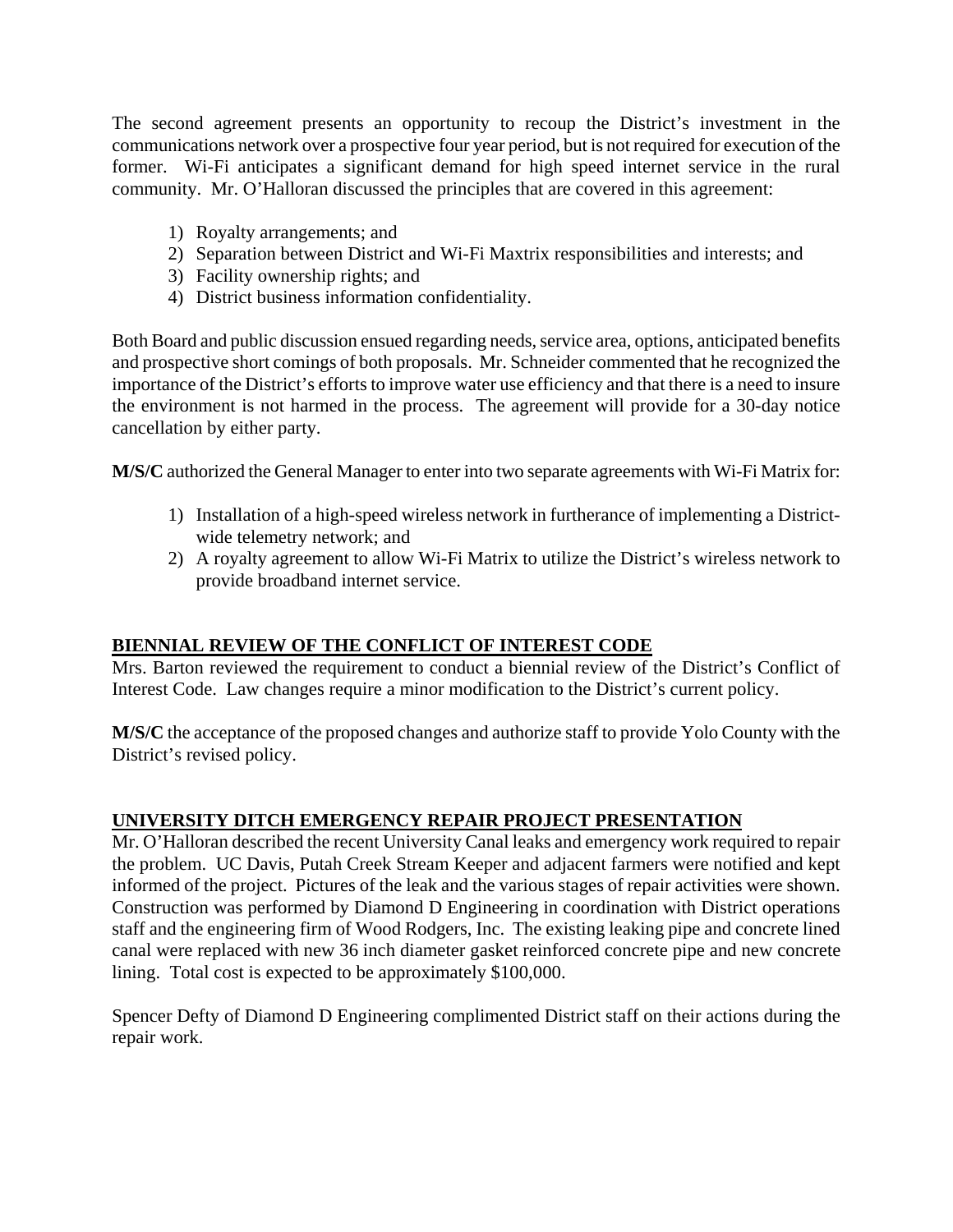#### **DIRECTORS' REPORTS**

Director Eoff reported on the July Northern California Water Association (NCWA) meeting which covered CalFed activities including proposed fees and the group's position on that matter. NCWA will study past usage of CalFed funding by NCWA members.

Director Scheuring reported on the recent Water Resources Association of Yolo County (WRA) meeting which included an update of the IWMP and a presentation on the District's AB 303 Groundwater Monitoring Program. The WRA Technical Committee will provide a recommendation on restructuring the WRA at a forthcoming meeting.

Director Vink summarized the Board's pleasure with Mr. O'Halloran's performance during the past year. He also expressed appreciation for the July 13, 2004 field tours given to Board members. A 2X2 meeting with Yolo County Supervisors was held on July 22, 2004 and the next one will be August 26, 2004. No Conaway JPA meeting was held in July; the next one is scheduled in September.

#### **WILD & SCENIC REPORT**

Mr. O'Halloran advised that he will attend Assemblywoman Wolk's roundtable meeting on Cache Creek Wild & Scenic, Friday, August 6, 2004.

### **GENERAL MANAGER'S REPORT**

Mr. O'Halloran briefly discussed:

- The recent Board field tour;
- The ongoing District work plan;
- The status of the data management plan;
- District personnel human resource action plan for the next year;
- The conjunctive use/water management plan, including possible study funding by CalFed and RCD involvement.

### **OPERATIONS AND MAINTENANCE REPORT**

Mr. O'Halloran reported on the previous month's releases from storage, and operation and maintenance activities. The latter included information on the high demand for irrigation water from the Yolo Central Canal, actions to increase capacity, elimination of the customer waiting list and the change in crop types served by the canal. A serious back log of maintenance continues.

Discussion followed on annual storage available from Clear Lake and the controlling Solano Decree.

### **PAYMENT OF THE BILLS**

**M/S/C** after review, approved the following claims for payment:

Yolo Flood Control Checks: #31606, 31633, 32252-32258